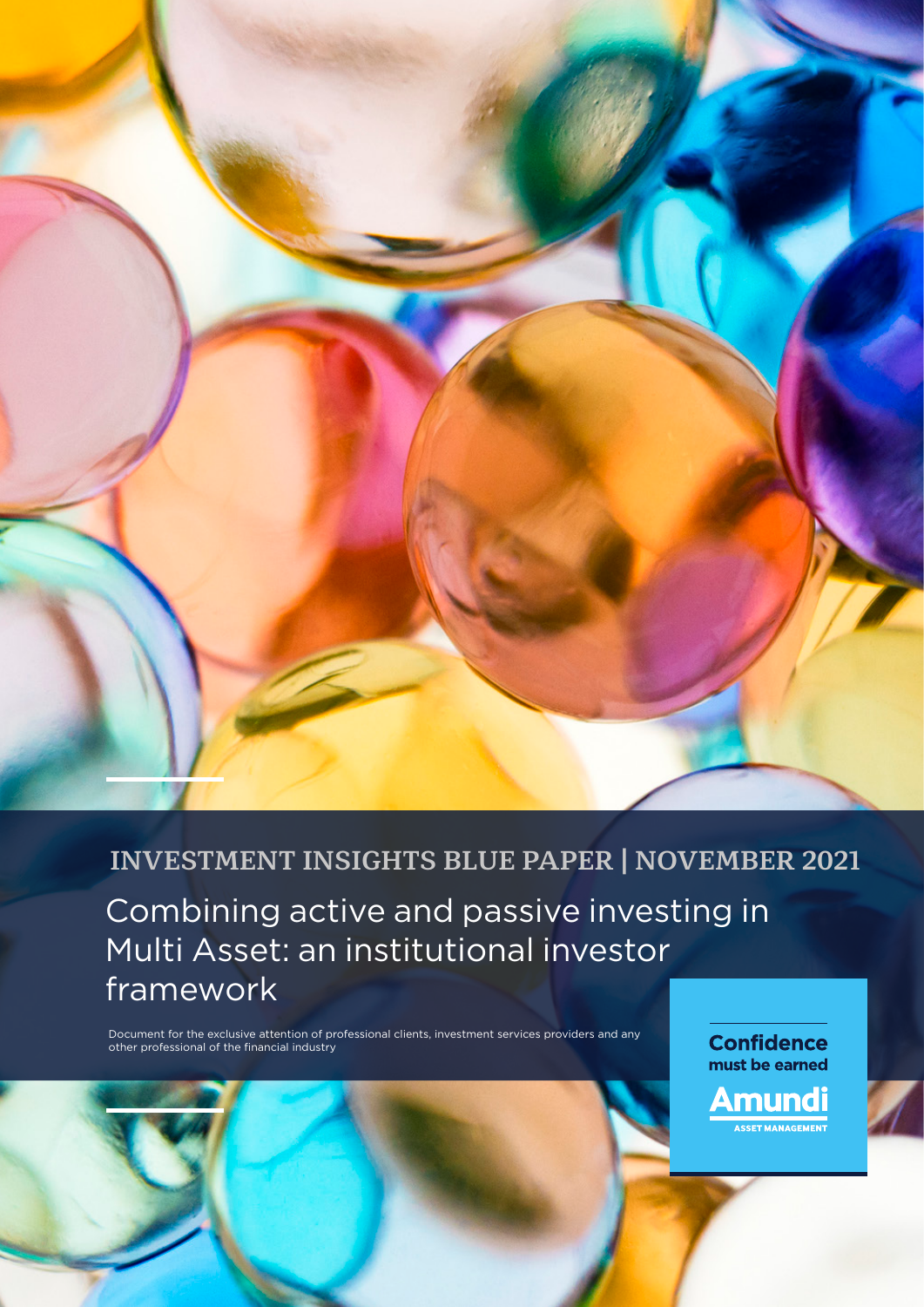

Eric TAZÉ-BERNARD *Chief Allocation Advisor*



Matteo GERMANO *Head of Multi-Asset*

# Executive summary

*Numerous factors have been driving the development of passively managed vehicles and their increasing weight in institutional investors' portfolios. In particular, a recent PwC study showed that the weight of passive investments in global pension funds' portfolios grew from 19% in 2017 to 25% in 20201 . Key benefits are that their performance (relative to their reference index) is highly predictable, their costs are typically lower than those of actively managed vehicles, and the range of available*  instruments has increased considerably in terms of geography, sector, investment *theme and type of index. Furthermore, the growth of smart beta indices has offset significantly the inefficiency of conventional capitalisation-weighted indices and expanded the opportunities to customise the implementation of a given strategy.*

*Meanwhile, the capacity of active managers to consistently outperform their benchmark has been widely debated by academics and professionals. Nevertheless, passive management is not a panacea. Investors should be aware that tracking-error tends to increase in certain market circumstances, particularly in very volatile environments, which can be more of an issue for passive vehicles whose performance is expected to be more predictable. Moreover, standard indices are often tainted with construction biases, such as a high degree of risk concentration in a limited number of securities. It should also be added that if all investors were to adopt standard passive investing, trading volume would be essentially explained by market capitalisation, leading to a crowding of trades and hence jeopardising the faith in market efficiency. Active management is still needed alongside passive management to allow the market to function efficiently.*

*The choice between active and passive management is actually an important one when it comes to implementing a given asset allocation decision and investors regularly ask for our advice on this matter. Our Multi-Asset investment experience leads us to recommend combining active and passive vehicles: active and passive management respond to different investor needs and market environments, as the latter influence the relative performance of different investment approaches. As a result, Multi-Asset portfolios are able to mix dynamically active and passive vehicles, depending on market trends and investors objectives, thus allowing our clients to benefit from the advantages of both types of approach. It should be added that choosing a passive strategy is in itself an active decision, particularly when considering the choice of the benchmark of the selected strategy.*

*In the current post-Covid-19 context, investors will probably modify their asset allocation*  as a result of the increased probability of higher inflation scenarios. When integrating *new asset classes in this perspective, passive solutions could be appropriate as a first step, before moving into active strategies. Regarding the latter, investors should be*  aware that active managers that will outperform in the new expected environment will *not necessarily be the same as in the past.*

*As well as providing a refresher of how to define the "activeness" of a portfolio and how to measure it, we will provide a short summary of academic observations about whether active management is rewarded, before describing the relative advantages of active and passive management. We will then share our insights on the indicators institutional investors should look at before deciding which of these styles to favour*  in their portfolios and outline some investment cases based on our advisory and *management experience to illustrate potential approaches.*

*The authors would like to thank Marie Brière, Alessandro d'Erme, Thierry Roncalli, and Paul Weber for their contributions and references to their work, as well as Claudia Bertino, Laura Fiorot, Karin Franceries, Miriam Oucouc, and Laurent Trottier and for their careful reading and valuable comments.* 

<sup>1</sup> Pwc and ALFI: "Beyond their Borders": Evolution of foreign investment by pension funds, 2020 Edition.

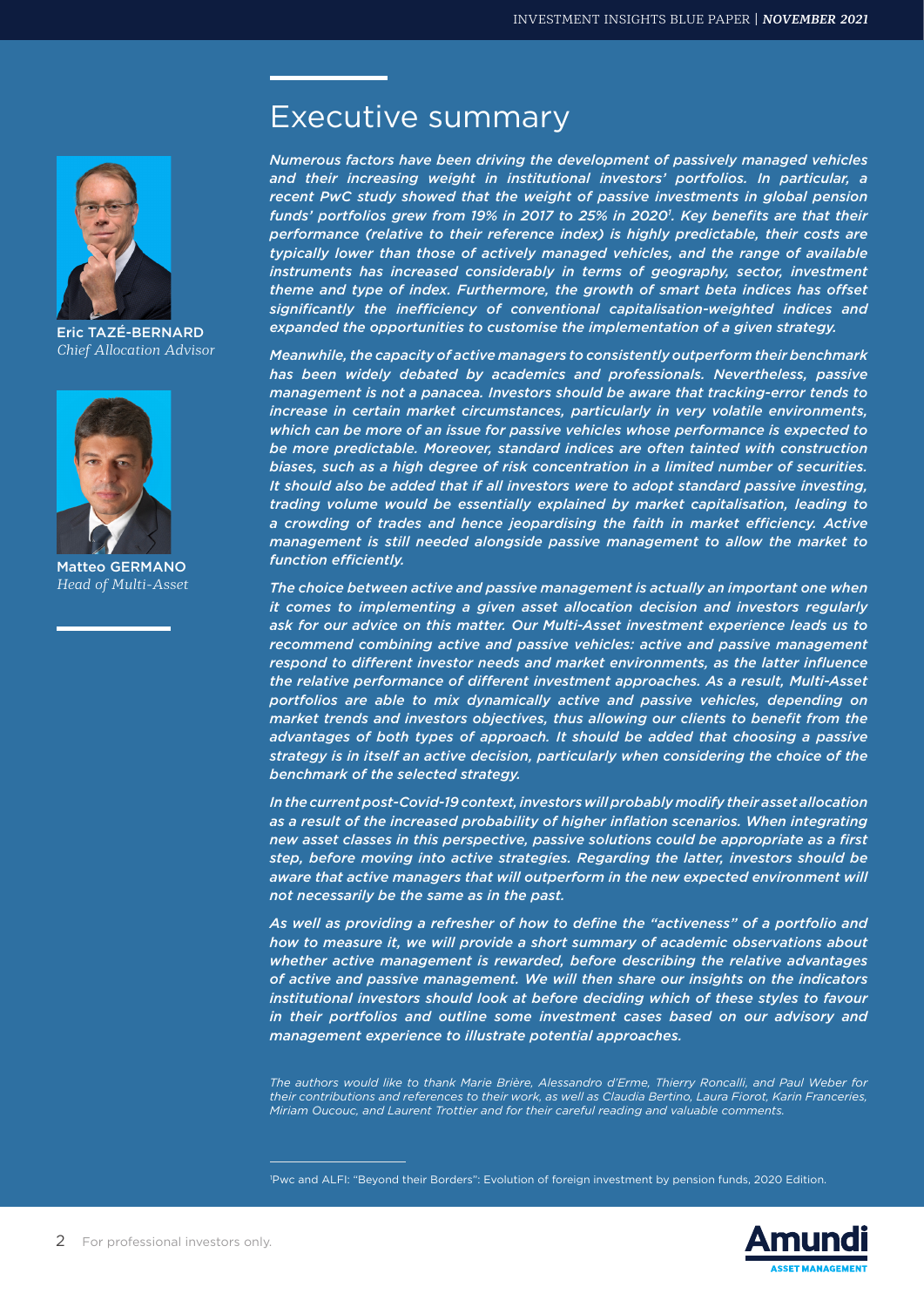# Is active management rewarded?

When analysing the performance of a portfolio, one has to distinguish whether the relative performance is due to a systematic exposure to risk factors<sup>2</sup> from a component that would be genuinely representative of the manager's skill. Such analysis of the behaviour of a portfolio should therefore be based on the combination of tracking-error and active share analysis, together with an understanding of the portfolio's exposure to risk factors and its evolution over time. The following illustration shows that high/low levels of tracking-error and active share ratios correspond to different portfolio management styles and degrees of activeness: in particular, high tracking-error combined with low active share generally reflects a portfolio dominated





by factor bets, while a portfolio with low tracking-error and high active share tends to strongly diverge from its index in terms of stock composition, but not at all in terms of exposure to factors.

# **1- Basing active management evaluations on information ratio**

While it is useful to understand what indicators can help distinguish between active and passive management, the next question is whether investors should bother with active management at all. In other words, are we able to identify managers that are able to persistently outperform a reference index?

The law of active management relies on the notion of information ratio, which relates the active return of a portfolio to its active risk (or tracking-error). When setting an excess return target over a benchmark, institutional investors (as well as asset managers) tend to rely on information ratio as a yardstick to evaluate the value add of active management. It measures the excess return that is generated per unit of relative risk, using the following formula:

$$
IR = \frac{R_p - R_B}{STD (R_p - R_B)} = \frac{R_A}{TE}
$$

where IR is the portfolio's Information Ratio,  $R_{\rho}$  its return,  $R_{\rho}$  that of its benchmark,  $R_{\mu}$  the active return and  $TE$  the tracking-error of the portfolio.

A positive information ratio is representative of an outperforming portfolio, but it needs to be sufficiently high to justify investing in an active portfolio. Most active investors traditionally target information ratios between 0.25 and 0.50 over the long term for the managers in which they invest. Long-term is defined as covering a full market cycle, i.e. at least five years and preferably ten years to ensure that it includes both favourable and unfavourable market conditions. In the case of a lower information ratio, the benefit of choosing an active strategy is not very convincing, while a much higher one, which is sometimes promoted by certain managers particularly in the alternative management world, is very difficult to sustain over a long period of time.

<sup>&</sup>lt;sup>2</sup>A definition of tracking-error, active share, risk factors and a discussion on how to interpret them are presented in appendix at the end of this document.

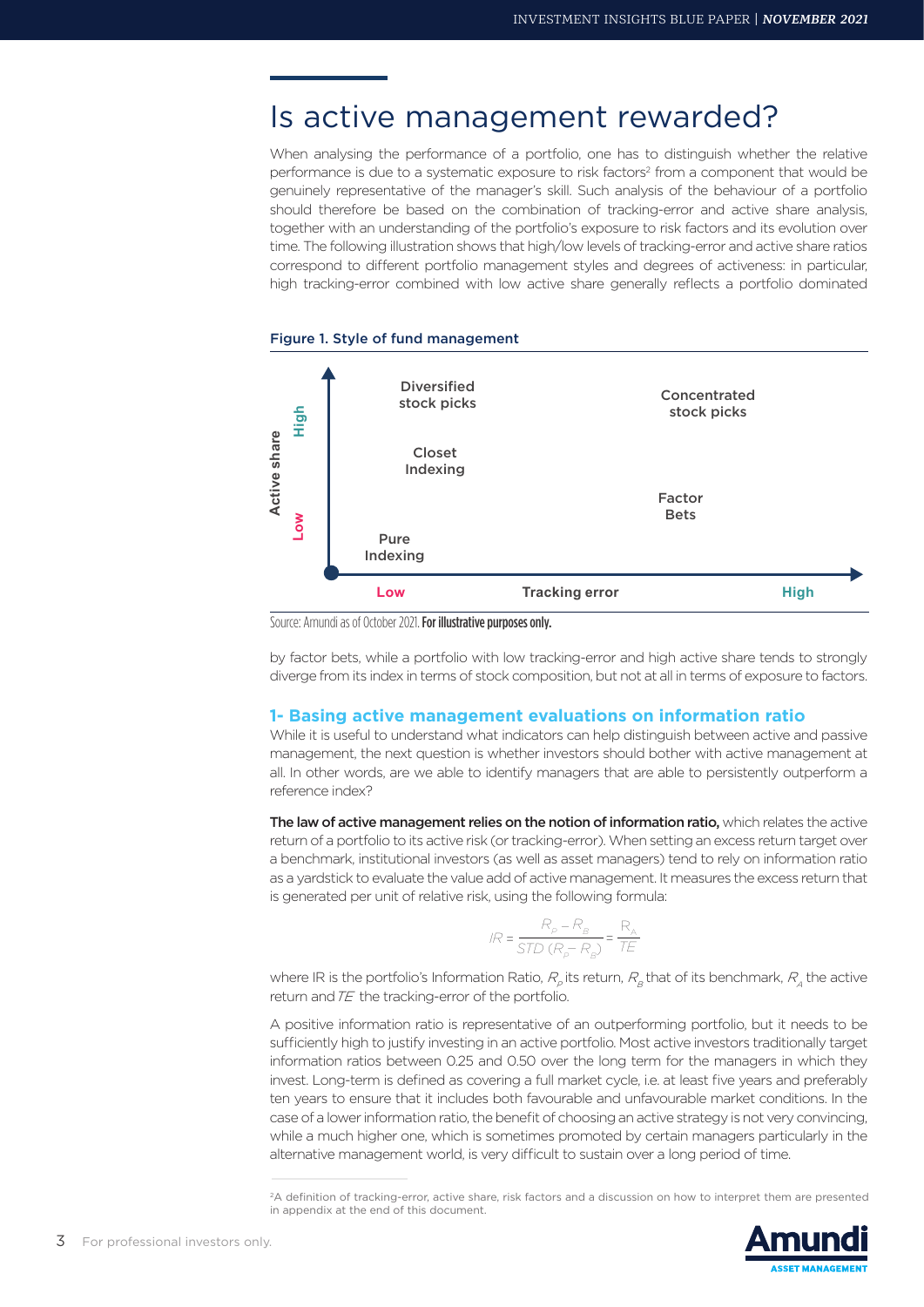The 0.25-0.50 range is in line with the results of a survey that was conducted by Mercer in 2009 for the Norwegian Government Pension Fund Global<sup>3</sup> among 14 government pension funds from the major global regions. The report reviewed the excess return objective set by these institutions for their portfolio in particular and the major asset classes included in it. The average expected information ratio was identified at around 0.35 for equities and slightly lower for fixed income.

| <b>Asset class</b>                                                       | Range         | <b>Medium</b> | <b>Average</b> | <b>Sample size</b><br>(number of<br>respondents) |
|--------------------------------------------------------------------------|---------------|---------------|----------------|--------------------------------------------------|
| <b>Total fund level</b>                                                  | $0.15 - 0.50$ | 0.32          | 0.35           | 6                                                |
| <b>Total equities</b>                                                    | $0.20 - 0.50$ | 0.36          | 0.35           | 6                                                |
| <b>Total fixed income</b>                                                | $0.25 - 0.39$ | 0.28          | 0.30           | $\overline{4}$                                   |
| <b>Listed developed equities</b>                                         | $0.08 - 0.50$ | N.A.          | 0.29           | 8                                                |
| <b>Listed emerging equities</b>                                          | $0.05 - 0.65$ | 0.21          | 0.27           | 6                                                |
| <b>Listed small-cap equities</b>                                         | $0.05 - 0.61$ | 0.21          | 0.26           | 6                                                |
| <b>Government bonds</b><br>(nominal and inflation-<br>linked securities) | $0.05 - 0.40$ | 0.18          | 0.21           | $\overline{4}$                                   |
| <b>Non-government bonds</b>                                              | $0.10 - 0.50$ | 0.19          | 0.22           | 6                                                |
| <b>Other asset classes</b>                                               | 0.20          | N.A.          | N.A.           | 1                                                |

| Table 1. Reported target Information ratio at portfolio, asset-class and sub-asset-class |  |
|------------------------------------------------------------------------------------------|--|
| level                                                                                    |  |

Source: Mercer report as of 2009.

Information ratio targets are influenced by a number of parameters<sup>4</sup>. Starting with suggestions from academics, the key contribution came from Grinold and Kahn<sup>5</sup> who formalised the information ratio of any active manager as a function of:

- the manager's skill, expressed by the information coefficient IC, measured as the correlation between forecast and realised return,
- and the breadth of the investment universe (or the number of independent signals),

using the formula: IR= IC\*sgrt(N).

## In other words, beyond the portfolio manager's skill, the information ratio is a positive function of the breadth of the investment universe, i.e., the number of independent investment decisions available to the investor.

A number of subsequent studies<sup>6</sup> have highlighted the limits of the actual application of this seminal work, particularly emphasising that constraints in the portfolio construction (such as country or sector maximum exposures, short-selling restrictions, etc.), led to suboptimal portfolio weights, thus reducing the maximum achievable Information ratio compared with Grinold's law.

It can also be argued that information ratios are impacted by market conditions. During high volatility periods in financial markets, tracking-error tends to increase along with correlations between assets, thereby reducing potential information ratios.

Skill can also be limited by size or investment constraints, such as the lack of leverage or use of derivatives which are helpful to swiftly modify asset allocation.

<sup>5</sup>Richard C. Grinold and Ronald N. Kahn, "Breadth, Skill, and Time", The Journal of Portfolio Management, Fall 2011. 6See for instance Clarke, R., H. de Silva, and S. Thorley (2002), "Portfolio Constraints and the Fundamental Law of Active Management", Journal of Investment Management, 4(3), p. 54-72 and their introduction of the "transfer co.



*"Beyond the portfolio manager's skill, the information ratio is a positive function of the breadth of the investment universe."*

<sup>3</sup> Mercer, "Norwegian Ministry of Finance, Survey on Active Management – Final Report", December 2009. All data from this section has been taken from this report.

<sup>4</sup>We have already addressed the following considerations in our Asset allocation advisory paper "Setting

objectives for your asset allocation", Amundi Discussion Paper, DP-32-2018, March 2018.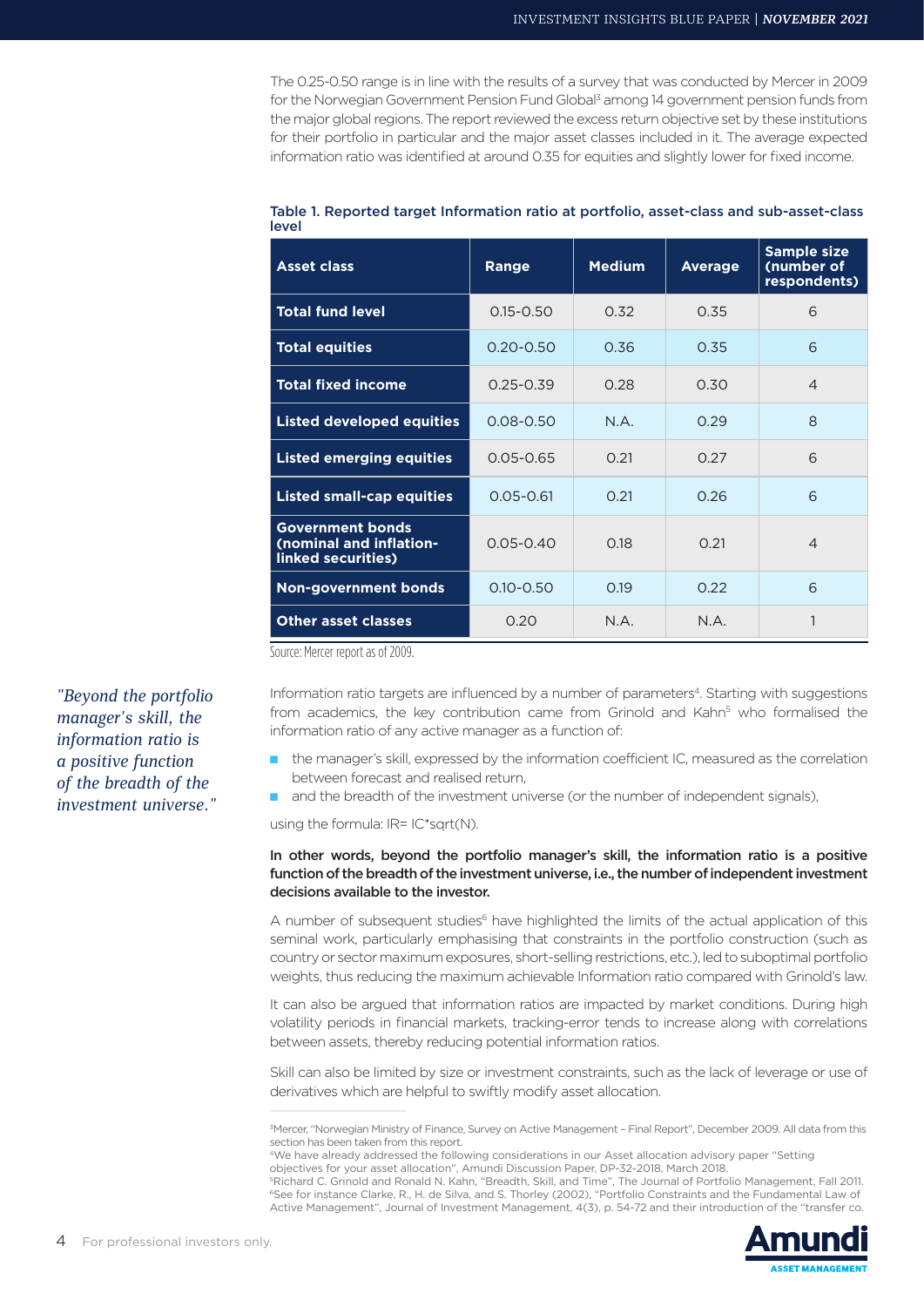Moreover, information ratios should be compared within relatively homogeneous universes of portfolios, and not between low-risk and high-risk portfolios, as in the former case the weakness of the denominator can lead to very high, but also highly variable, information ratios. It is actually passive managers that record the highest information ratios as the first basis points of trackingerror are the most profitable ones. Efficient tax management and security lending revenues are sources of value add that particularly help passive managers generate excess return with no tracking-error, hence a potentially unlimited information ratio.

### **2- Do active managers outperform?**

In a previous article, we reviewed the academic literature concerning the performance of active management<sup>7</sup> and this helped us conclude that manager alpha does seem to exist and shows persistence. Such persistence also seems to be stronger for fixed income than for equities. A study has also pointed to a positive link between security selection and market timing skills, and this result seems to be vindicated by NBIM which, in a very comprehensive report published in 2020 on "20 years of external management", showed that talented portfolio managers are the same ones that are able to pick stocks well during boom times and time the market well during recessions: understanding the market and how it influences stocks is therefore key to outperformance, even for a specialist equity manager who is necessarily more than a pure bottom-up expert.

Manager alpha also varies depending on the degree of efficiency of the underlying market. As an illustration, the following graph shows that the majority of active US equity fund managers have underperformed the broad S&P Composite 1500 index over the past decade, underlining the difficulty of beating the US market over that period, even though the situation started to improve in 2020, as shown in the following graph included in a recent Amundi analysis.



Figure 2. Share of active US large-cap funds outperforming benchmark vs. US market dispension

The situation has been somewhat different on the Japanese equity market, where the majority of largecap and mid/small cap funds have outperformed the reference index over the 2013-18 period.

# Table 2. **Percentage of funds that outperformed the index based on absolute return**

| Fund category                    | <b>Comparison index</b>     | <b>One-year</b><br>$(\%)$ | <b>Three-year</b><br>$(\%)$ | <b>Five-year</b><br>$(\%)$ |
|----------------------------------|-----------------------------|---------------------------|-----------------------------|----------------------------|
| Japanese large-<br>cap funds     | S&P Topix 150               | 71.2%                     | 69.4%                       | 55.0%                      |
| Japanese mid-<br>small-cap funds | S&P 500 Japan mid/small cap | 83.4%                     | 72.4%                       | 59.2%                      |

Source: S&P Dow Jones Indices LLC, Morningstar. Data is as of 30 June 2018. Table is provided for illustrative purposes only. Past performance is no guarantee of future results.

7See reference above.

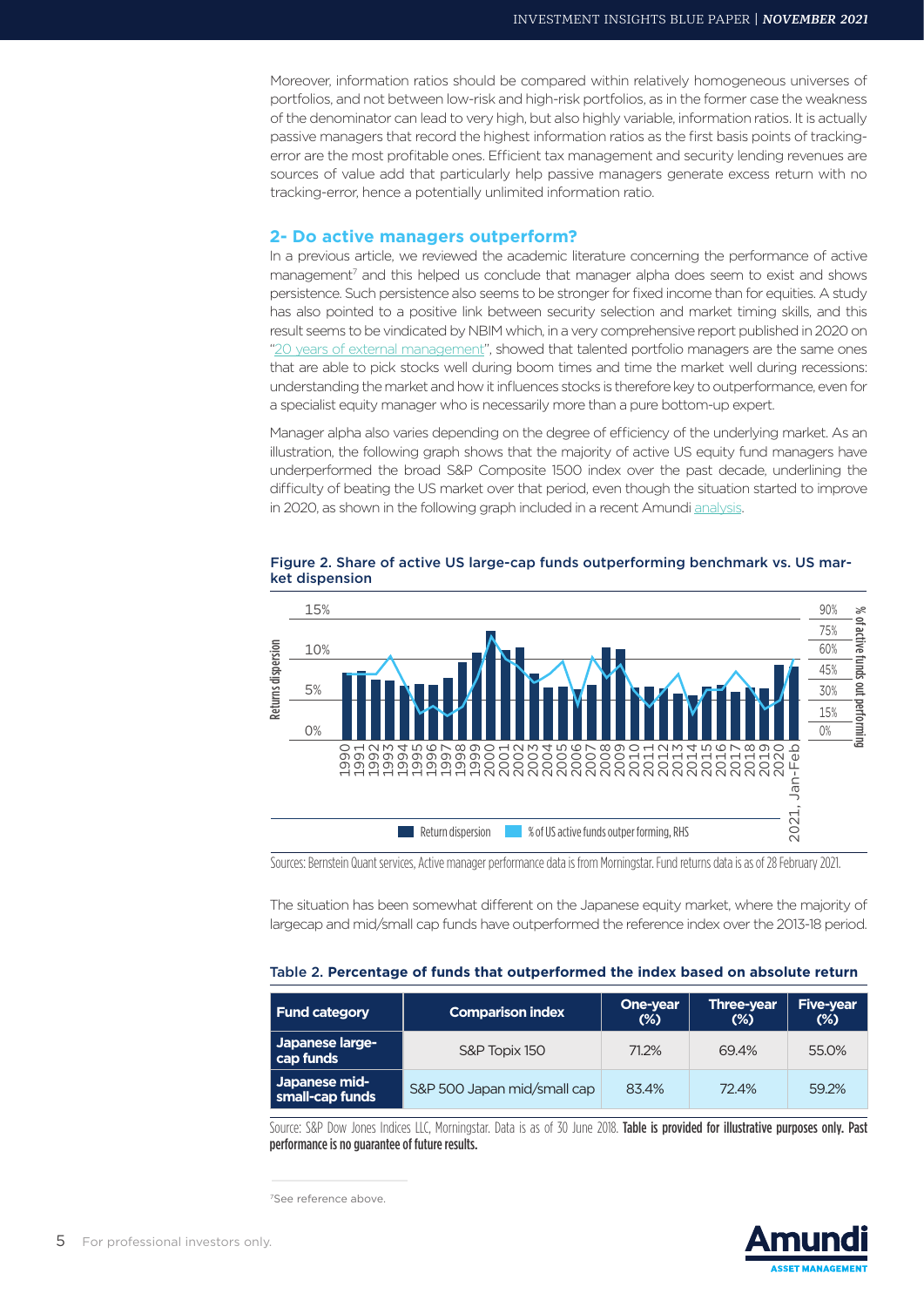Our own quantitative analysis, as described in the paper referenced in our footnote 4, also showed that during the 2012-17 period, the majority of global equity and global fixed-income managers outperformed the reference index, generating a significantly positive average information ratio. We stressed nevertheless that such performance needed to be closely analysed due to the likely over-exposure of most managers to certain factors, such as size for equity managers and credit for fixed-income managers, which can significantly outperform during a generally positive cyclical environment.

Our experience in managing funds of funds has also confirmed the existence of active managers who are able to outperform their reference index over the long term and that they can be identified through a combination of quantitative and qualitative analysis. Investors must be aware, however, that such outperformance is variable depending on the asset class and market circumstance, and needs to be analysed in depth to understand whether it is linked to factor exposure or to genuine security selection skills.

# When and how to choose active or passive management? An institutional approach

The key question investors ask themselves when implementing a given asset allocation decision is whether to use active or passive instruments. Attitudes on this matter vary widely, depending on investors' beliefs. Some institutions believe in full market efficiency and for them active managers able to generate consistent alpha over time do not exist. As a result, they prefer to systematically choose passive vehicles.

Other investors believe that inefficiencies can arise from time to time, potentially leading to excess returns (net of management costs) to be extracted when using appropriate strategies.

It seems that the institutional market is split on this issue. A recent consultant study<sup>8</sup> showed that the proportion of equity, as well as bond, assets that are managed passively within European pension plans is slightly above 50% across both asset classes, reflecting the trend to increased exposure to passives that has taken place in recent years.

This split in investors' attitudes reflects the fact that **both active and passive management** offer benefits. The advantages of passive management are obvious:

- the cost particularly low for mainstream asset classes and for very large investors;
- the absence of risk of underperformance relative to the market;
- the efficiency of portfolio rebalancing and tactical allocation that it enables, as investors may then concentrate the risk they are taking on asset allocation decisions and passive vehicles can be used for efficient portfolio rebalancing due to their liquidity;
- the diversification provided (as long as one considers that reference indices are always an appropriate representation of the broader market), and
- the transparency offered by portfolios based on systematic construction rules, as well as the reduced cost of monitoring – and lower complexity – for the investor.

At a time of increasing investor interest in Outsourced CIO and focus on asset allocation rather than security selection, passive investing looks particularly attractive.

*"A recent study showed that the proportion of equity, as well as bond, assets that are managed passively within European pension plans is slightly above 50% across both asset classes."*



<sup>&</sup>lt;sup>8</sup>Mercer, Investing in the future, European Asset Allocation Insights 2020.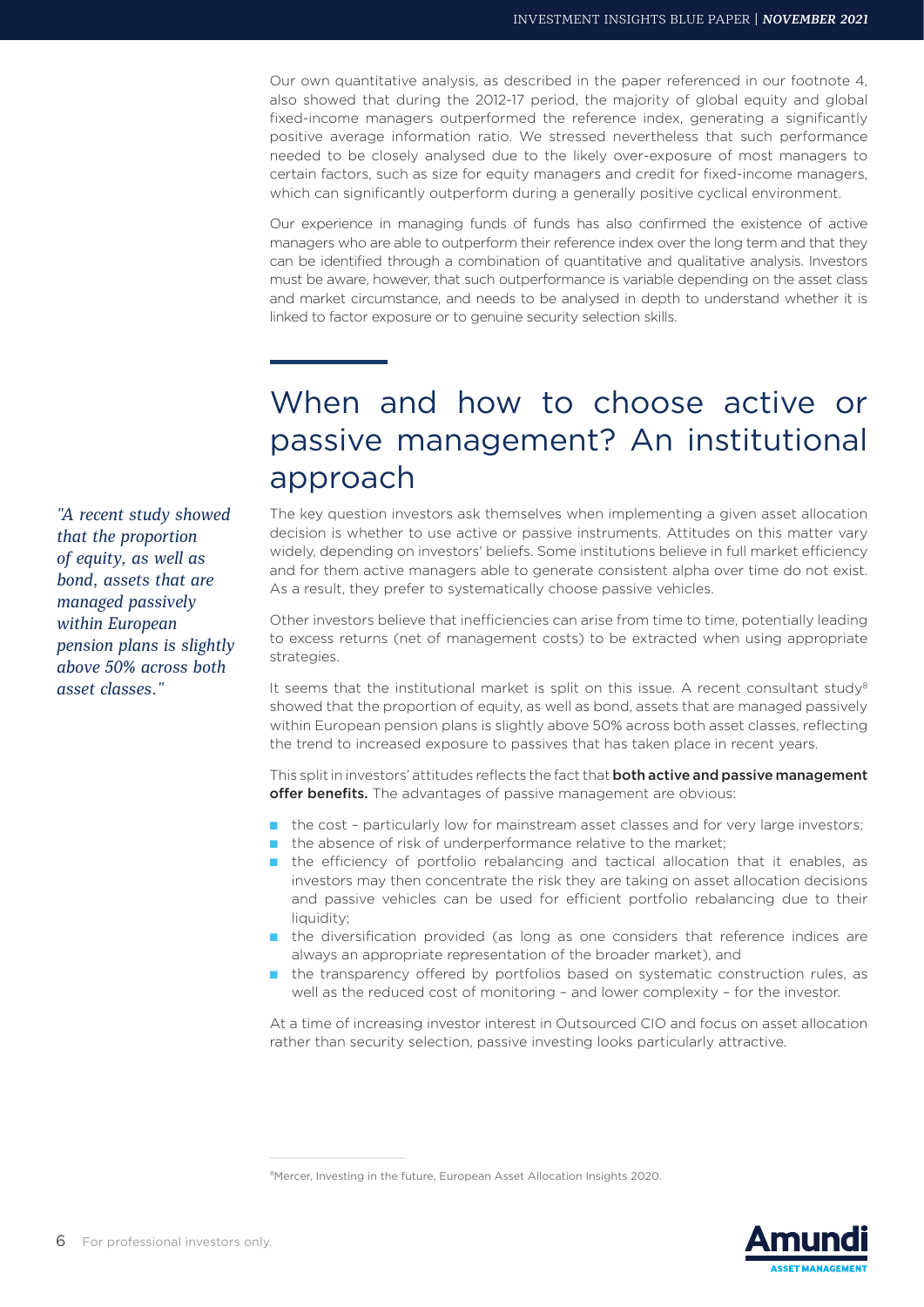|                | <b>Advantages</b>                                                                                                             | <b>Drawbacks</b>                                                                                                                                                      |
|----------------|-------------------------------------------------------------------------------------------------------------------------------|-----------------------------------------------------------------------------------------------------------------------------------------------------------------------|
| <b>Active</b>  | Benefit from added value of<br>talented managers                                                                              | Due to higher costs, the average<br>active manager does not add value<br>in net terms                                                                                 |
|                | Access to investment ideas and<br>transfer of knowledge through<br>regular and transparent reporting                          | Difficult to select regularly<br>outperforming managers                                                                                                               |
|                | Selecting a combination of active<br>managers with complementary<br>processes provides outperformance<br>with low active risk | The best managers undergo periods<br>of underperformance                                                                                                              |
|                |                                                                                                                               | Some 'active' managers are closet<br>indexers                                                                                                                         |
| <b>Passive</b> | Lower cost                                                                                                                    | Traditional market-cap indices<br>are not always efficient (ex: tech<br>bubble, overweight of highly<br>indebted countries or companies in<br>the fixed income world) |
|                | 'Predictability' of performance                                                                                               |                                                                                                                                                                       |
|                | Allow quicker implementation of<br>new investment ideas                                                                       |                                                                                                                                                                       |
|                | Recent widening of passive<br>universe provides access<br>to different asset classes,<br>geographies and risk factors         |                                                                                                                                                                       |

#### Table 3. Advantages and drawbacks of active and passive strategies.

Source: Amundi as of October 2021.

We can add that passive management is a quicker way of implementing innovative ideas, that can be customised and co-designed between the investor, the passive manager and the index provider. Moreover, passive investing is not necessarily an easy approach, as it leaves the key focus on asset allocation and on the selection of the appropriate reference index to get exposure to a given market. These are very much active decisions.

On the other hand, active management can not only be considered as a source of excess return, but also as a risk diversification tool, due to the variety of styles adopted by active managers. With the growth of smart beta indices, style diversification can admittedly also be obtained with passive vehicles, but it is probably even broader in the active space where a number of manager styles cannot easily be represented by well-recognised factors. Moreover, investing in active strategies can be a way for investors to move up the learning curve before deciding to develop internal management capabilities. Finally, selecting active strategies looks appropriate for investors with a long-term investment horizon that makes them more able to withstand periods of underperformance from the active strategies they have selected.

As an illustration, the aforementioned report published by NBIM last year on its 20-year experience with external managers confirmed the potential benefits of going active, at least for some asset classes – the report is focused on equity strategies, and also provides valuable insights on how to best benefit from active management. They reported a remarkably high annual return generated over the 2000-19 period from their selected managers, with the highest contributions coming from emerging, environmental and small-capitalisation mandates. In line with our conclusions from the first section of this paper, they observed that outperforming portfolios tended to be concentrated, with a high proportion of out-ofbenchmark companies, implying high active share ratios.

Also illustrating our view that active manager selection should be based on a view on future market trends, they decided to look for active managers in asset classes or regions that they

*"Active management can not only be considered as a source of excess return, but also as a risk diversification tool, due to the variety of styles adopted by active managers."*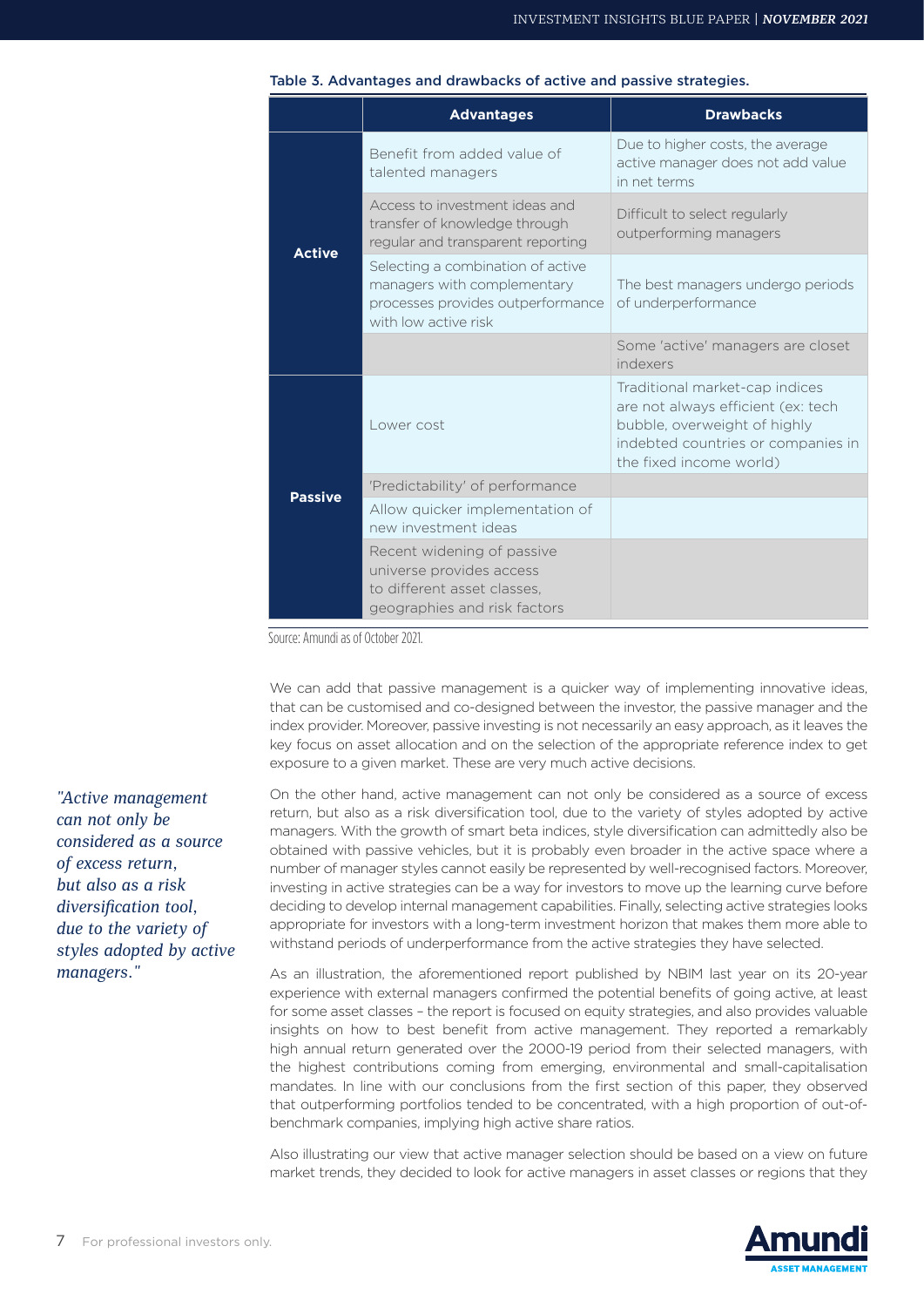thought would expand over the coming years; as an example, they searched for specialists on Chinese equities as early as at the beginning of the 2000s, reflecting their belief that China would emerge as a leading global power.

Quite interestingly, the high **information ratio they generated was** not merely due to individual managers' positive contributions, but was primarily due to portfolio construction. The contribution of diversification to the obtained information ratio was higher than that coming from just manager selection. This was due to the diversification approach followed by the selected managers, but also to the fact that periods of outperformance usually did not coincide between mandates on different asset classes. A positive contribution also came from timing – identifying managers before they started to outperform – and horizon – staying longer with successful managers while pruning others more rapidly. The result was also clearly helped by the strong internal capabilities they built to select and monitor managers.

These observations tend to confirm that manager selection is to a large extent an asset allocation activity, requiring a view on which areas talented managers are more likely to outperform in, how to weight managers, and how to allocate dynamically between them. This is also in line with our Multi-Asset experience in managing portfolios invested in funds or managers.

# Choice of active or passive management: key factors of influence

There are a number of factors, some specific to this institution or other market-related, that investors should weigh when choosing between active and passive strategies to implement their asset allocation decisions.

## **Institutionally-related factors:**

- The first one relates to the institution's beliefs and investment philosophy. If it believes in a strong market efficiency assumption, or if it is highly confident in the capacity of its asset allocation decisions to meet its return objectives, it will essentially invest in passive strategies. This will help avoid unpleasant surprises linked to disappointing performance from active underlying strategies. Likewise, some investors are primarily focused on the costs of asset management, with limited interest in the return-generation that is expected to more than offset the costs of active management. For these strongly cost-aware institutions, passive will tend to be favoured.
- The institution's overall investment objective and its expected breakdown. Passive investments are favoured if the institution is very confident in the potential of its strategic asset allocation (SAA) to deliver the expected return it targets for the long term and does not want to risk seeing active management negatively impact such a return.
- The horizon of investment decisions. Passive management is preferable for investors implementing an asset allocation decision with a short-term horizon (say less than a year) or those who are highly sensitive to performance gaps over short horizons, while active managers – which tend to have a long pay-off – should only be selected by investors with a long enough investment horizon.
- The institution's resource for selecting and overseeing active managers. Some large institutional investors have been able to add value by using active management, but the example of the Norwegian fund as described previously, underlines a number of conditions for success:
	- A capacity to time managers adequately, whereas some investors tend to invest in external managers based on an outstanding track-record, but at the peak of their relative performance and/or to capitulate just after a period of severe underperformance. For this reason, an in-depth understanding of the factors explaining a manager's performance cycle is strongly needed.
	- A capacity to monitor the exposure and risks of the underlying portfolio. Transparency on the underlying manager's holdings helps to better understand their decision-making process (what types of stocks do they hold, how often do they turn their portfolio



*"Manager selection is to a large extent an asset allocation activity, requiring a view on which areas talented managers are more likely to outperform in, how to weight managers, and how to allocate dynamically between them."*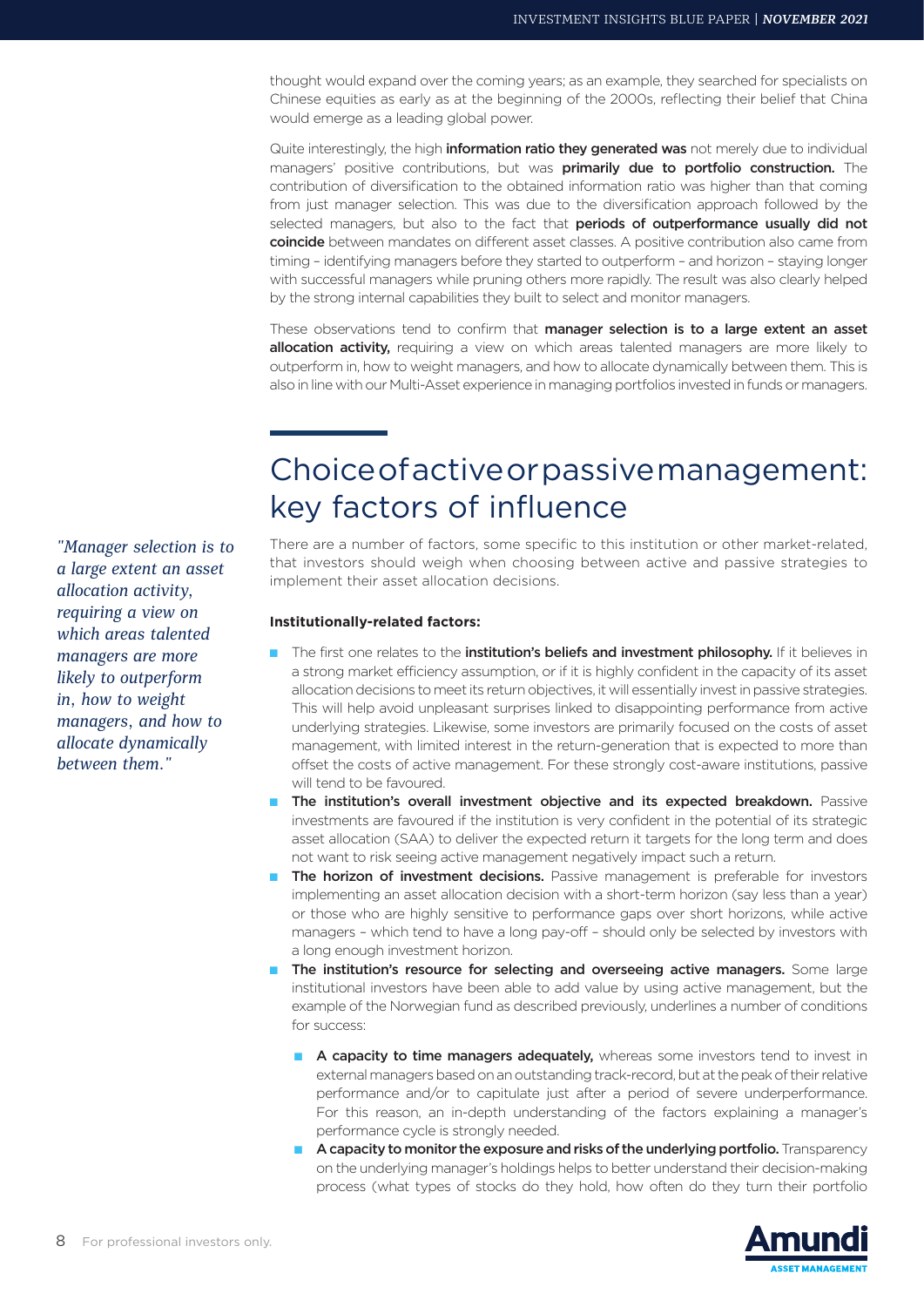around, what is their buying/selling discipline? …) but also to be able to precisely monitor the exposure and risks of the aggregate portfolio. If, as an investor, you realise that your active managers are all overweight certain stocks at some point in time, you may want to neutralise part of that risk if you believe that it is excessively calibrated.

We can also add that the institution's size may impact its choice between active and passive management. Some large pension funds whose exposure to their domestic fixed-income market represents a meaningful share of that market's capitalisation will tend to adopt a passive approach to their domestic fixed-income exposure within a liability-matching approach, as their size limits their agility on that market. Likewise, the information ratio and excess return of large institutional investors may be negatively affected by the need to diversify their portfolio across a significant number of individual managers, as even if they display strong manager selection skills, not all selected managers will do well and the underperforming ones will drag down total portfolio performance. It may also be noted that increased regulatory pressure on institutions to keep tight control of their overall management fees is leading them to favour passive management, as is observed in the case of French retirement schemes.

Our experience is that for core equity asset classes at least (such as US, European and Japanese equities), the marginal advantage of one additional fund to an investor's portfolio, as the combination of a high number of funds then leads to a near-replication of the market (with higher fees)9, without mentioning the operational complexity linked to investing in many funds. In a previous analysis, we showed that there is a clear inflection point at around five funds in a single-asset-class portfolio. which underlines the limited benefits of extra fund diversification after that level. We should add, however, that the "optimal" number of active funds in a portfolio depends on market conditions, asset class volatility, as well as the characteristics of the underlying funds and the return objectives of the overall portfolio. For instance, "optimal" diversification is reached more rapidly in the case of the US equity market than for the Japanese market, due to the latter's higher volatility and higher average fund tracking-error.

#### **Market or portfolio-related factors:**

- The efficiency of the underlying asset class: it clearly makes more sense to rely on passive instruments in efficient asset classes, where the probability of outperforming the reference index is generally limited, than for less efficient markets such as small cap stocks or emerging market debt, where an active manager's security-picking ability can be better rewarded. More generally, active management is best suited to asset classes which are broad enough to offer significant outperformance potential for successful managers.
- General market environment: our observation is that during extremely volatile market circumstances, the majority of managers tend to outperform during the intensive phase of the correction, probably due to the defensive stance they adopt, and underperform during the subsequent market recovery. This was particularly evident during the Great Financial Crisis, when most active equity managers lagged the rally which started in mid-March 2009 as they were generally holding cash and were underweight the most cyclical part of the market. Investors willing to make a contrarian asset allocation call during such market circumstances should favour passive vehicles. More generally, active equity management is more recommended in so-called stock-picking environments, whereas exposure to passive or focused factors should be favoured in markets with strong leadership.
- Market concentration: when market performance is primarily driven by a limited number of stocks, as was the case during the TMT bubble at the end of the 90s, as well as more recently when just five mega-stocks (the so-called GAFAM) were the main contributors to the rise of the S&P500 index, it is difficult for active managers to outperform due to maximum weighting constraints or valuation discipline (as these stocks then tend to look very expensive). Active management should subsequently be favoured when there is more dispersion between stock performance, in other words when correlations between stock returns are lower. This is probably the environment that started in 2021 along with the very significant market rotation that is currently taking place.



*"At least for core equity asset classes, the marginal advantage of one additional fund to an investor's portfolio diminishes rapidly."*

<sup>9</sup>See Amundi Allocation Solutions, Monthly newsletter n°39, May 2015.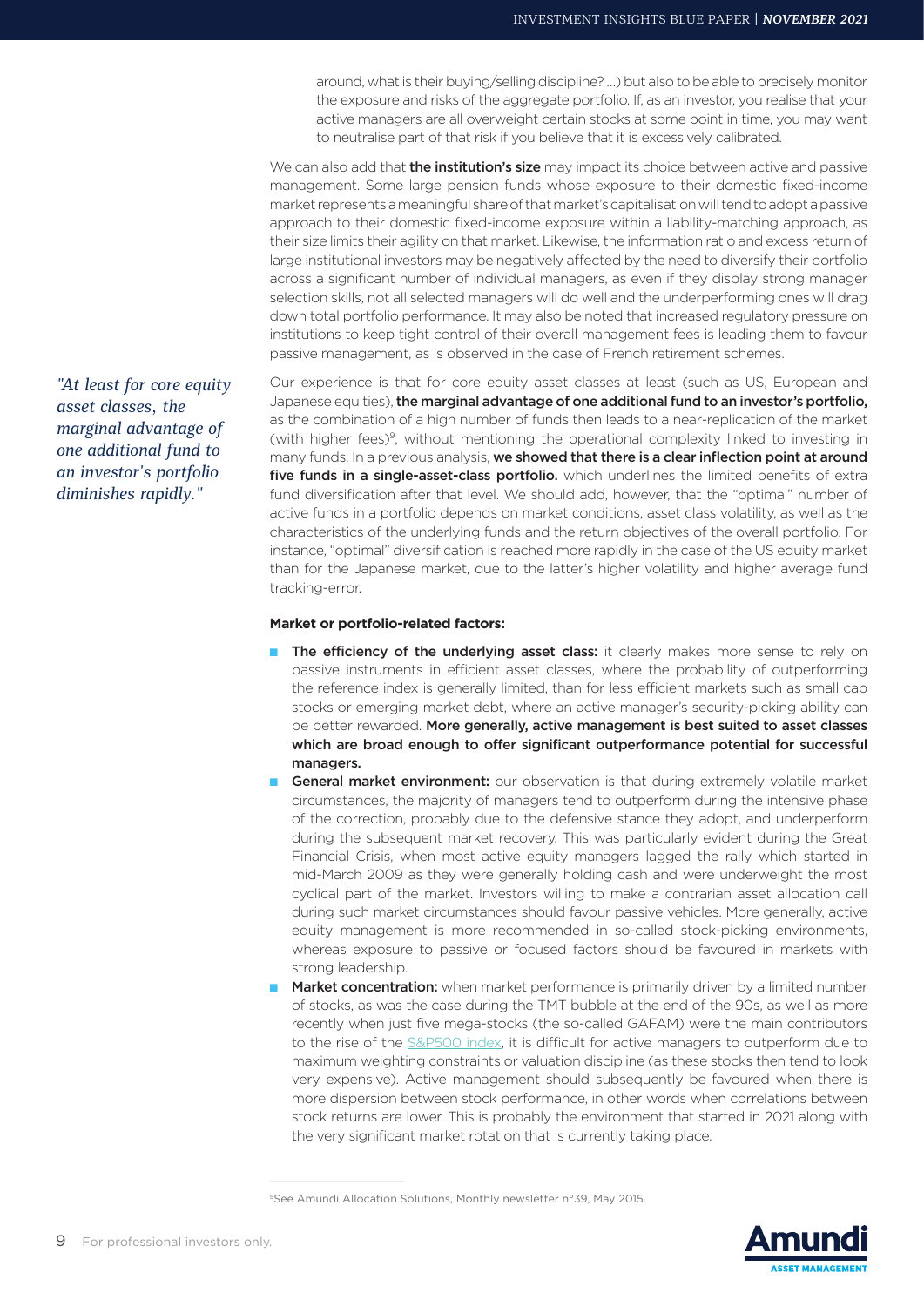The weight of the asset class in the portfolio: for a tactical position that will represent a small weight in the portfolio, say a maximum of 2%, the expected impact on the performance of the overall portfolio does not seem to be material enough to justify the resources needed to select and oversee an active fund; it is then more appropriate to use a passive instrument.

These considerations can be synthesised in the following table.

## Table 4. Institution- and market-related factors

| Institution-<br>related<br>factors<br><b>Market-and</b><br>portfolio-<br>related<br>factors | Investment philosophy and<br><b>beliefs</b>           | Do you believe in market efficiency?                                                                                                 |  |
|---------------------------------------------------------------------------------------------|-------------------------------------------------------|--------------------------------------------------------------------------------------------------------------------------------------|--|
|                                                                                             | Institution's objective and its<br>expected breakdown | Split between SAA return and active return                                                                                           |  |
|                                                                                             | Horizon of investment<br>decisions                    | Active management requires long enough<br>horizon, passive is more adapted to tactical<br>allocation decisions                       |  |
|                                                                                             | Resources in selecting and<br>overseeing managers     | Use of active management requires<br>significant internal or delegated resources                                                     |  |
|                                                                                             | Size of assets                                        | Higher size is positive at first due to better<br>access to managers, but can limit agility and<br>lead to excessive diversification |  |
|                                                                                             | Efficiency of the asset class                         | Active management is more adapted to<br>less efficient asset classes                                                                 |  |
|                                                                                             | General market environment                            | Priority to passive management in steep<br>recoveries, priority to active management<br>in steep corrections                         |  |
|                                                                                             | Market concentration                                  | Passive is more adapted when the market<br>is concentrated, active when there is<br>strong performance dispersion                    |  |
|                                                                                             | Weight of asset class in<br>portfolio                 | Active management is justified when<br>asset class weight is high enough                                                             |  |

Source: Amundi as of October 2021.

Based on these elements, our practice as Multi-Asset managers leads us to recommend investors combine active and passive management, depending on the characteristics of the portfolio being managed (and thus the investor's goals), market conditions, and the type of strategy being pursued for the underlying asset class.

As an illustration, looking towards future trends, investors' choice between active and passive investing will very much depend on their market outlook. If they believe in a higher inflation scenario in the long term, they will in particular choose to invest in such asset classes as inflation-linked bonds or commodities. In case these are new asset classes in their allocation, a natural first step will be to select passive instruments, given that the choice of the precise strategy (for instance, which commodities to focus on?) will be the key determinant on performance. Moreover, investors in active strategies should be aware that the active funds or managers that did well on the past will not necessarily continue to outperform in a structurally different market environment. In other words, anticipating a change in scenario should have an impact on the selection of active strategies.



*"We recommend that investors combine active and passive management, depending on the characteristics of the portfolio being* 

*managed."*

10 For professional investors only.

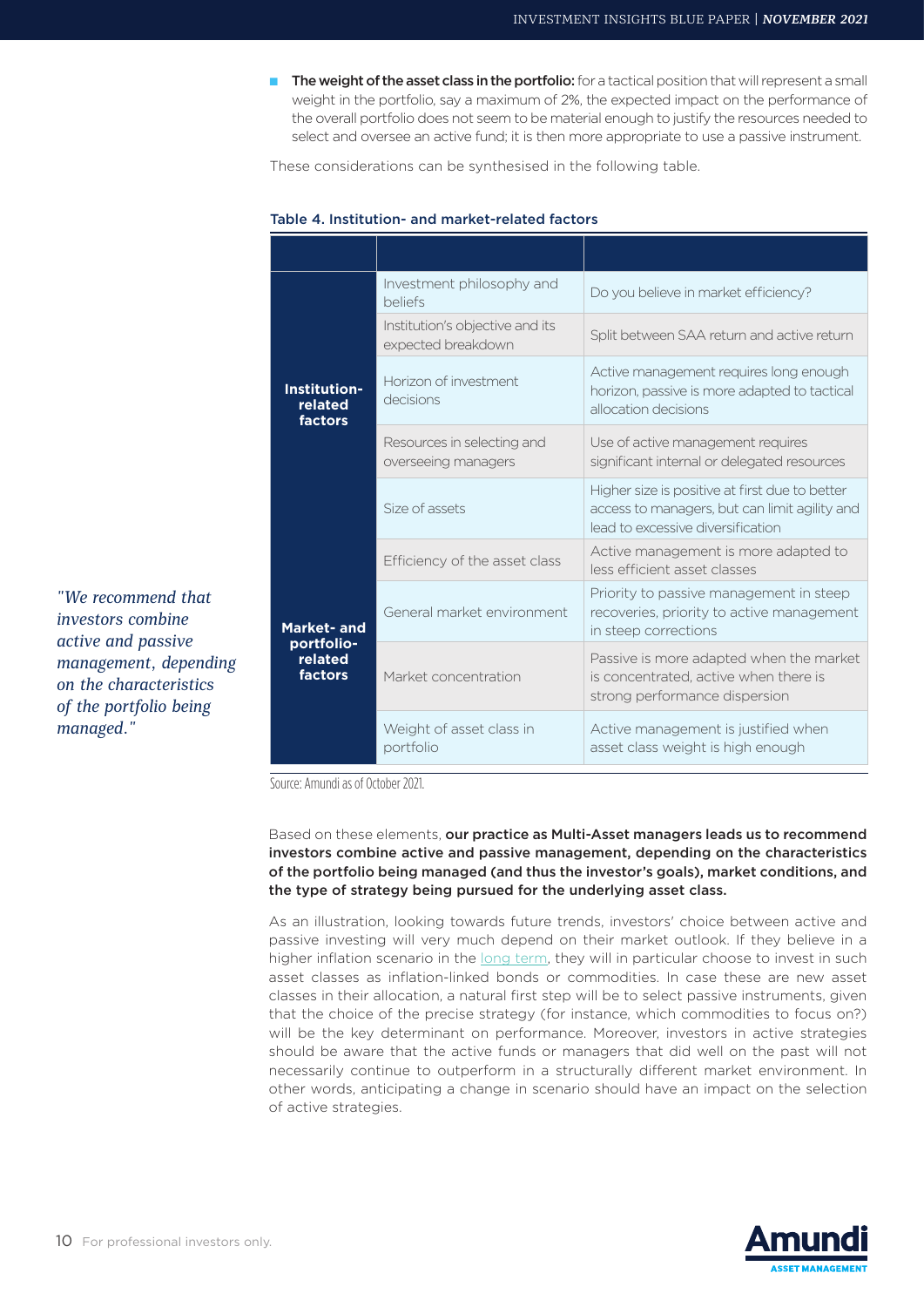# Investor cases

# **1- Proposed core-satellite approach for the construction of a global equity portfolio**

A number of investors implement a core/satellite approach to construct their portfolio and this framework allows them to use both active and passive strategies. As an illustration, using the example of a global equity portfolio, the core bucket, which typically represents about two thirds of the portfolio, should be a good representation of the risk and return target of the portfolio and focuses on generating capital appreciation over the medium to long term through equity beta exposure. It can then be invested in passive global equity funds. In addition, an allocation can be considered to regional equity indices, either replicating the composition of a global equity benchmark or potentially tilted to certain regions in order to benefit from different long-term trends in market returns expected for the different regions. It can be completed by a portfolio of factor ETFs aimed at limiting market cap biases, as well as harvesting risk premia which have been shown to be rewarded over the long term.

The satellite bucket can then be constructed around the objective of adding value without excessively disrupting the risk calibration of the overall portfolio. It can be composed of high alpha strategies aiming to benefit from specialised active management skills, which can be particularly rewarding, especially in emerging and small/mid cap markets, but also for more efficient markets through high-conviction stock-picking managers. This bucket can also include thematic strategies designed to benefit from sources of growth that are anticipated for the long term, while not fully anticipated by investors, within key economic, technological, environmental, or socio-demographic megatrends. This strategy may be implemented through open-ended mutual funds or segregated accounts depending on the size of the various buckets considered by investors, as well as their requirements in terms of governance, customisation and reporting.



#### Figure 3. Example of a global equity allocation combining active and passive strategies

Source: Amundi as of October 2021.

This portfolio structure is represented in figure 3.

### **2- Proposed approach for the construction of a Multi-Asset portfolio**

Taking another example of a Multi-Asset portfolio managed for an international institution, we proposed applying the following process:

■ Global equity implementation based on a combination of regional sleeves (US Equity, European Equity, Asian Equity…) with beta and factor deviations kept within tight ranges around the benchmark, alongside the possibility of allocating to factors, using passive instruments. These can either be ETFs or customised factor portfolios.

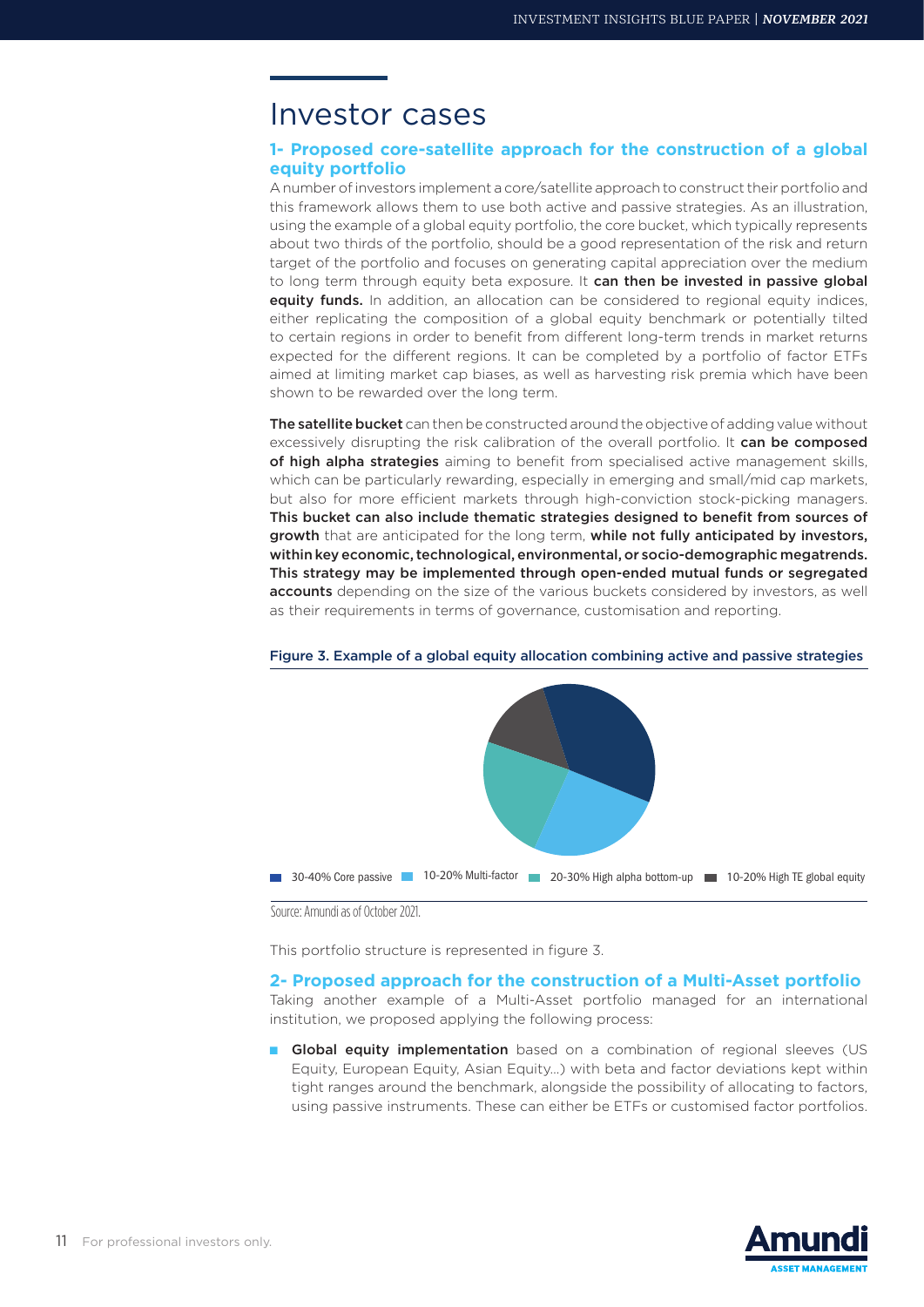- Global fixed income implementation with:
	- an actively managed portfolio, but with a limited tracking-error, designed to capture the potential value add of credit selection and to integrate the investor's specific constraints in terms of universe;
	- complemented by an exposure to Fixed-income ETFs for specific asset classes, such as US MBS;
	- active management of the portfolio's overall duration via futures.

This example illustrates that:

- the efficient management of a Multi-Asset portfolio supposes using a variety of instruments, particularly the combination of active and passive vehicles.
- It is best to separate sources of value add. For instance, ensuring that the risk of an active stock-picking bucket does come from security selection, whereas exposure to factors can be better controlled and managed though specific instruments. This allows for a better control of potentially unwanted biases, particularly those generated by the active management of the equity bucket.
- Portfolio monitoring tools must be able to integrate all types of instruments for adequate control of the allocation of the portfolio.



Figure 4. Example of a Multi-Asset allocation combining active and passive strategies

Source: Amundi as of October 2021.



*"The efficient management of a Multi-Asset portfolio supposes using a variety of instruments, particularly the combination of active and passive vehicles."*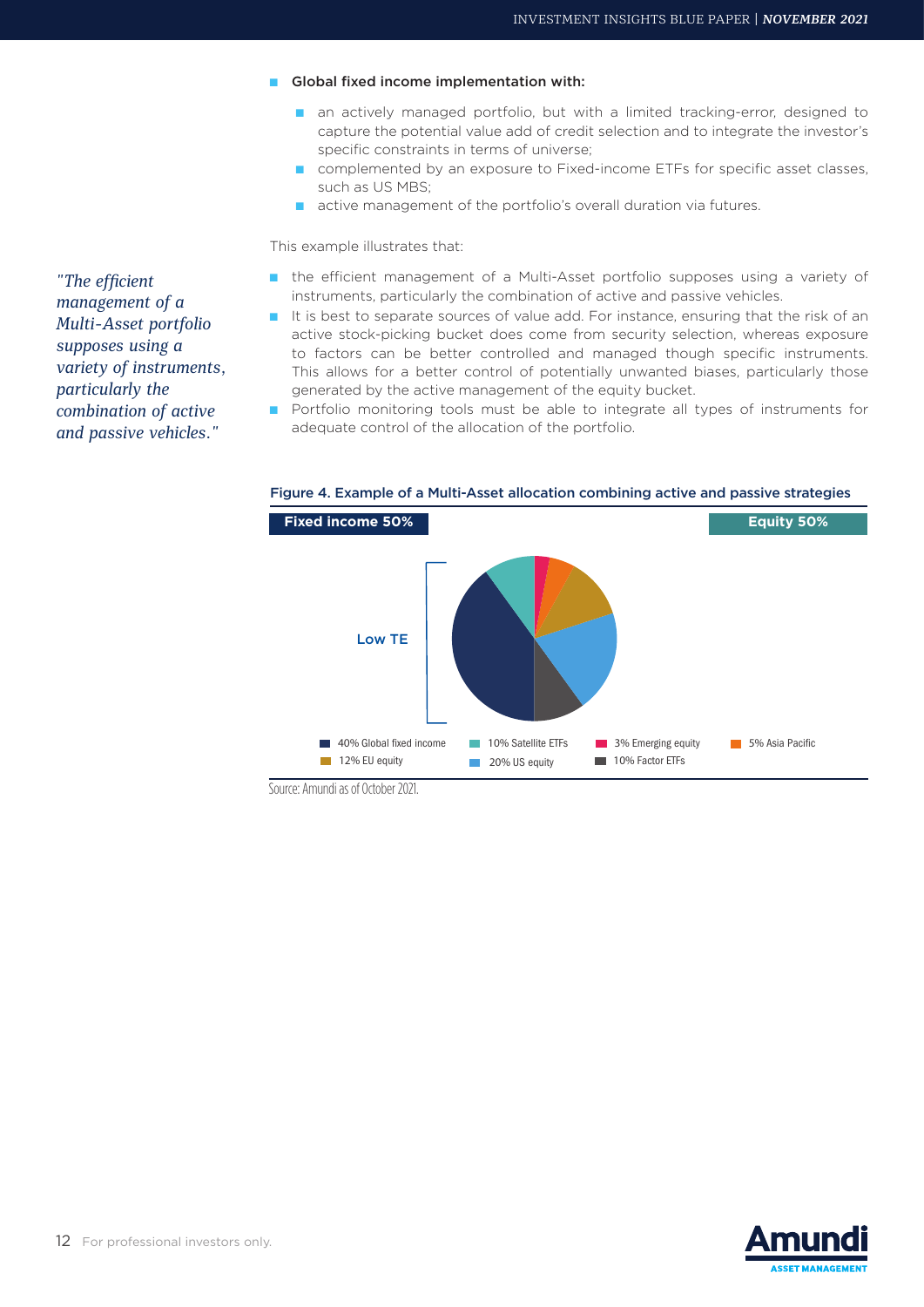# Key messages

In summary, both active and passive investments are useful in the construction of a diversified portfolio. Investors' preference between active and passive management should be supported by their answers to the following parameters:

- Their investment philosophy, particularly their belief in the capacity of active management to add value;
- Portfolio return and risk objectives;
- Sources of expected return and resources allocated to each of these sources, particularly between asset allocation and security/fund selection;
- Segmentation of asset allocation along different asset classes and availability of skilled active managers in these asset classes.

More precisely, the capacity to identify such managers with a potential to outperform is influenced by the specifics and breadth of investment opportunities of the asset class, as well as the objective and horizon pursued in implementing a given strategy, as well as market conditions, as excess return is often cyclical. The choice of passive vehicles is particularly well adapted to the implementation of short-term tactical asset allocation decisions, whereas active strategies are favoured only when the investment horizon is long enough and for investors with the appropriate resources to identify and monitor highly skilled managers. Amundi Multi-Asset's strong resources in manager selection and its long experience in managing portfolios that combine active and passive vehicles make us particularly well positioned to advise our institutional clients in their portfolio construction process.

# Appendix: Active management: what does it mean and how to measure it?

There are two main indicators that can be used to measure the degree of 'activeness' in a portfolio: tracking error and active share.

# **Tracking error**

Tracking-error is the most widely used indicator of a portfolio's activeness. It is defined as the standard deviation of the difference in returns between the portfolio and its benchmark.

$$
TE = STD (R_{\overline{p}} - R_{\overline{p}}) = \sqrt{Variance (R_{\overline{p}} - R_{\overline{p}})}
$$

Interpreting tracking-error depends on a number of factors, particularly the asset class and market conditions.

- The example of a single-country fixed-income portfolio. In this case, the scope for active decisions (in duration, curve allocation, issuer selection) is generally much more limited than in a global equity portfolio. As a result, the threshold for considering a portfolio as being active is lower than for global equity portfolios (where a trackingerror below 3% can be seen as being representative of a moderately active portfolio). This example also underlines the relationship between tracking-error and the volatility of the underlying market.
- The example of an equity portfolio in a low volatility environment. In a context of extremely low market volatility, it can be hard to generate a high enough trackingerror with long-only positions. This was the case during the years preceding the Great Financial crisis which saw a rapid development of so-called "130/30 funds" that were designed to make portfolios more active by taking some degree of leverage with short positions reaching about 30% of the portfolio. When volatility started to jump in 2008, things quickly turned negative for these funds, which sometimes faced an uncontrolled increase in risk and challenges in meeting liquidity, and they did not survive the crisis.

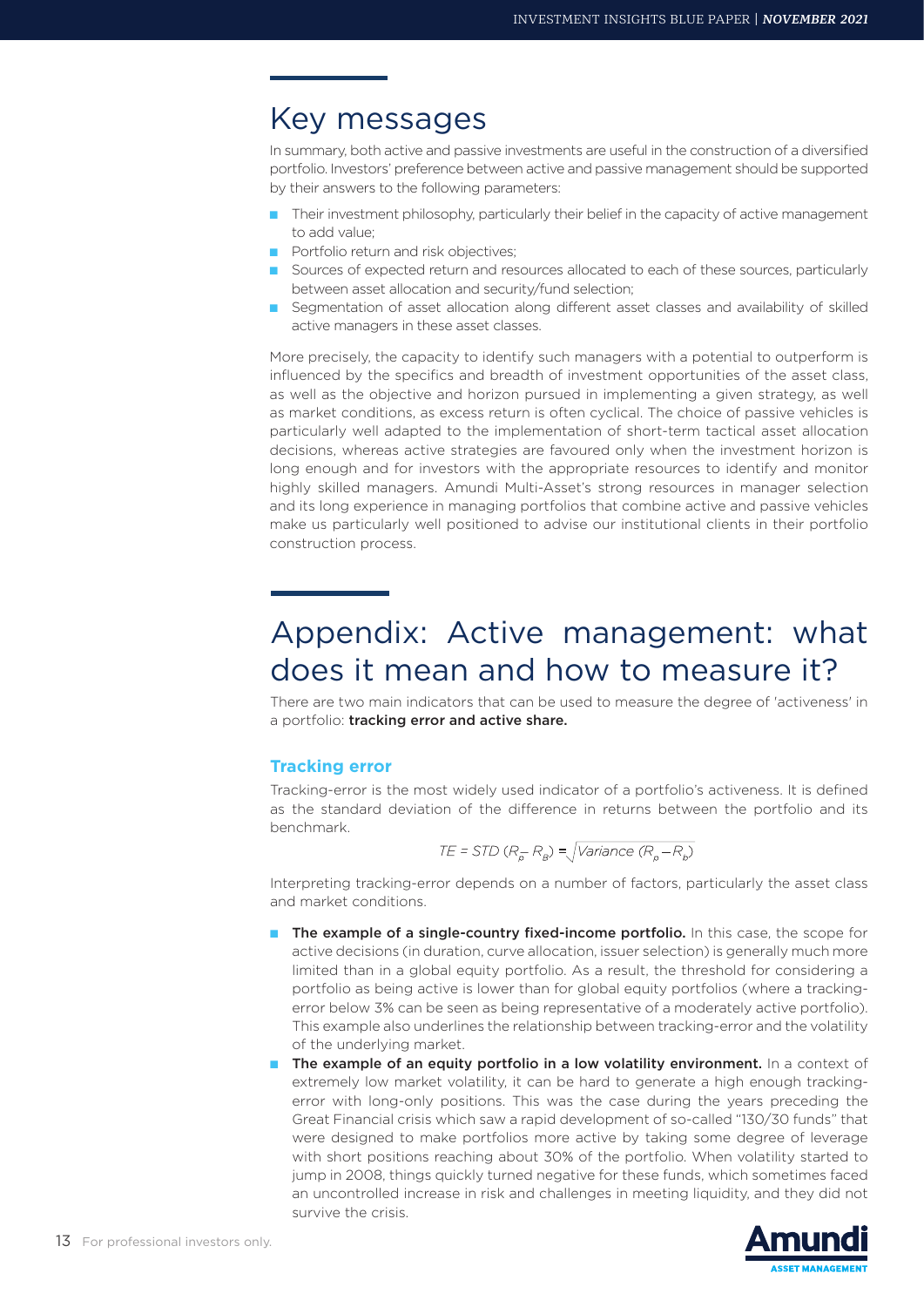### **Active share**

Active share has emerged over the past decade as another meaningful indicator of 'activeness' in equity investing. This metric helps understand how different a portfolio is from its reference benchmark. Its mathematical definition is the following:

# **Definition**

Let  $b = (b, ..., b)$  be the weights of the benchmark. Let  $x = (x, ..., x)$  be the weights of the portfolio. The active share is defined as one half the sum of absolute deviations between the portfolio weights and the benchmark weights:

$$
AS(x | b) = \frac{1}{2} \sum_{i=1}^{n} |x_i - b_i|
$$

It also corresponds to the one-way turnover assuming that the active portfolio at the previous period is the benchmark index.

For long-only portfolios, we have:

 $0 \leq AS(x | b) \leq 1$ 

For long-only portfolios, the active share ratio is comprised between 0 – for a pure replication of the index – and 1, representing a portfolio that only contains securities outside of the reference index. Funds with an active share ratio above 70% are generally considered to be active, while those with an active share ratio below 60% are less so. Funds with low active share have a higher hurdle to overcome in terms of performance generation, as the overlapping positions between the portfolio and the index will not contribute to outperformance. Academic studies<sup>10</sup> have actually shown that funds with high active share ratios were more likely to outperform their benchmark even after fees.

Combining tracking-error and active share allows a more robust assessment of an active manager's approach, helping to distinguish between systematic exposure to factors and security selection as the two main sources of active risk. A portfolio with low trackingerror and high active share is generally indicative of strong security selection choices, while a portfolio with high tracking-error and low active share is indicative of strong deviations from the index in terms of factor exposure.

## **Risk factors**

Risk factors are common drivers that explain the cross-sectional variance of expected returns, and the most widely used, following academic studies that have underlined their explanatory power, are size, value, low volatility, momentum and quality<sup>11</sup>. They represent a significant extension of the Capital Asset Pricing Model (CAPM), which has emphasised the market as being the main driver of a security's returns, with the beta factor measuring the capacity of a security to amplify or attenuate market return.

The advantage of such factors is that contrary to alpha, which measures a portfolio manager's specific security selection skill, they are scalable: it means that exposure to these factors can be adjusted with no size constraints to the risk that investors are ready to take. As investment products allowing investors to be exposed to these factors have rapidly expanded, they have become a form of asset allocation tool, all the more so as their combination provides an efficient diversification to a portfolio.

in Amundi Pension Fund Letter number 1, January 2017.



<sup>&</sup>lt;sup>10</sup>Cremers, M., and Petajisto, A. (2009), How active is Your Fund Manager? A New Measure that Predicts Performance, Review of Financial Studies, 22(9), pp. 3329-3365. 11As an illustration, see for instance "Portfolio construction: how approaching factor investing" by Bruno Taillardat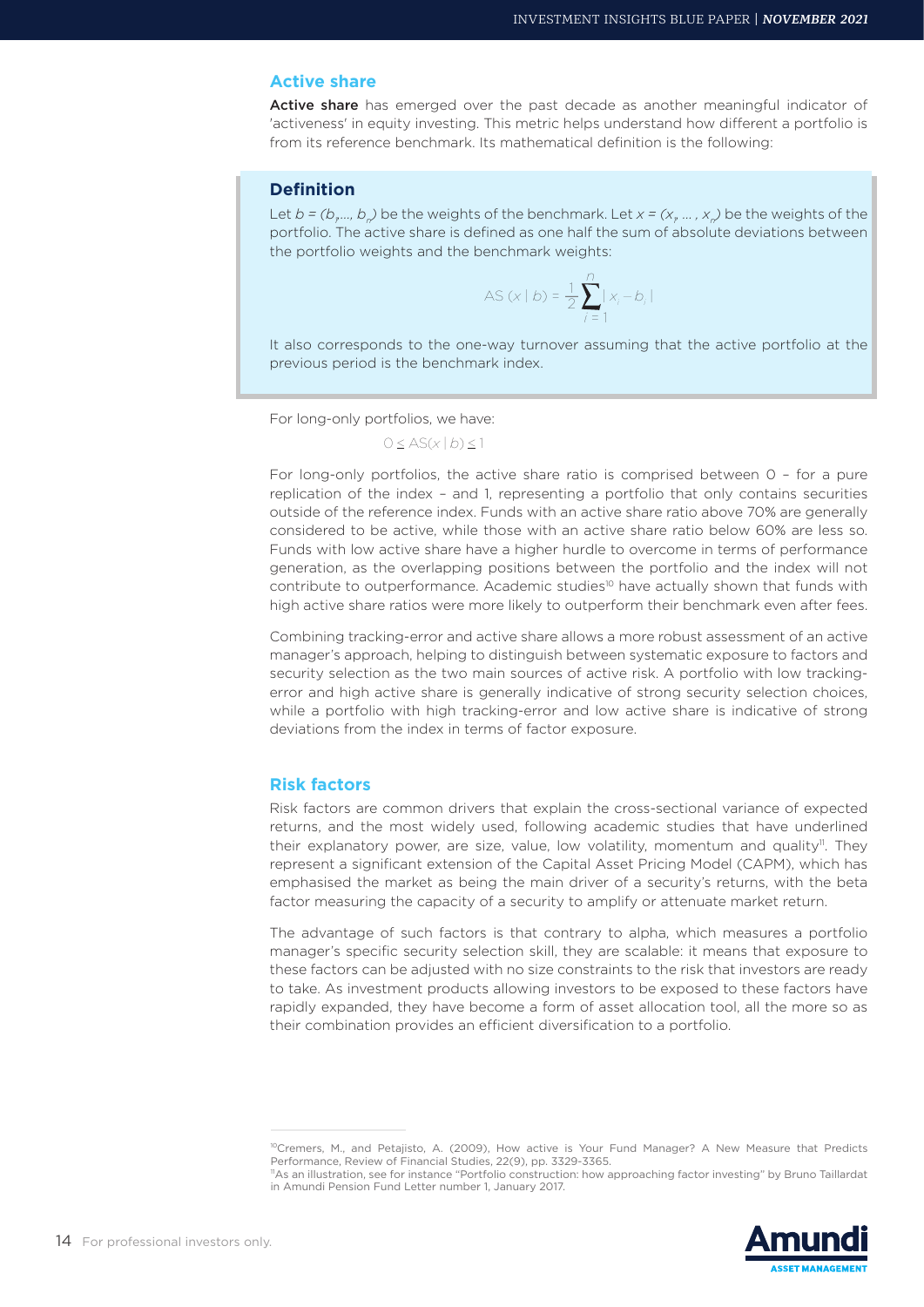## Important information

This document is solely for informational purposes. This document does not constitute an offer to sell, a solicitation of an offer to buy, or a recommendation of any security or any other product or service. Any securities, products, or services referenced may not be registered for sale with the relevant authority in your jurisdiction and may not be regulated or supervised by any governmental or similar authority in your jurisdiction. Any information contained in this document may only be used for your internal use, may not be reproduced or redisseminated in any form and may not be used as a basis for or a component of any financial instruments or products or indices. Furthermore, nothing in this document is intended to provide tax, legal, or investment advice. Unless otherwise stated, all information contained in this document is from Amundi Asset Management S.A.S. and is as of 19 October 2021. Diversification does not guarantee a profit or protect against a loss. This document is provided on an "as is" basis and the user of this information assumes the entire risk of any use made of this information. Historical data and analysis should not be taken as an indication or guarantee of any future performance analysis, forecast or prediction. The views expressed regarding market and economic trends are those of the author and not necessarily Amundi Asset Management S.A.S. and are subject to change at any time based on market and other conditions, and there can be no assurance that countries, markets or sectors will perform as expected. These views should not be relied upon as investment advice, a security recommendation, or as an indication of trading for any Amundi product. Investment involves risks, including market, political, liquidity and currency risks. Furthermore, in no event shall Amundi have any liability for any direct, indirect, special, incidental, punitive, consequential (including, without limitation, lost profits) or any other damages due to its use.

Date of first use: 10 November 2021.

Document issued by Amundi Asset Management, "société par actions simplifiée"- SAS with a capital of €1,086,262,605 - Portfolio manager regulated by the AMF under number GP04000036 – Head office: 90 boulevard Pasteur – 75015 Paris – France – 437 574 452 RCS Paris – www.amundi.com.